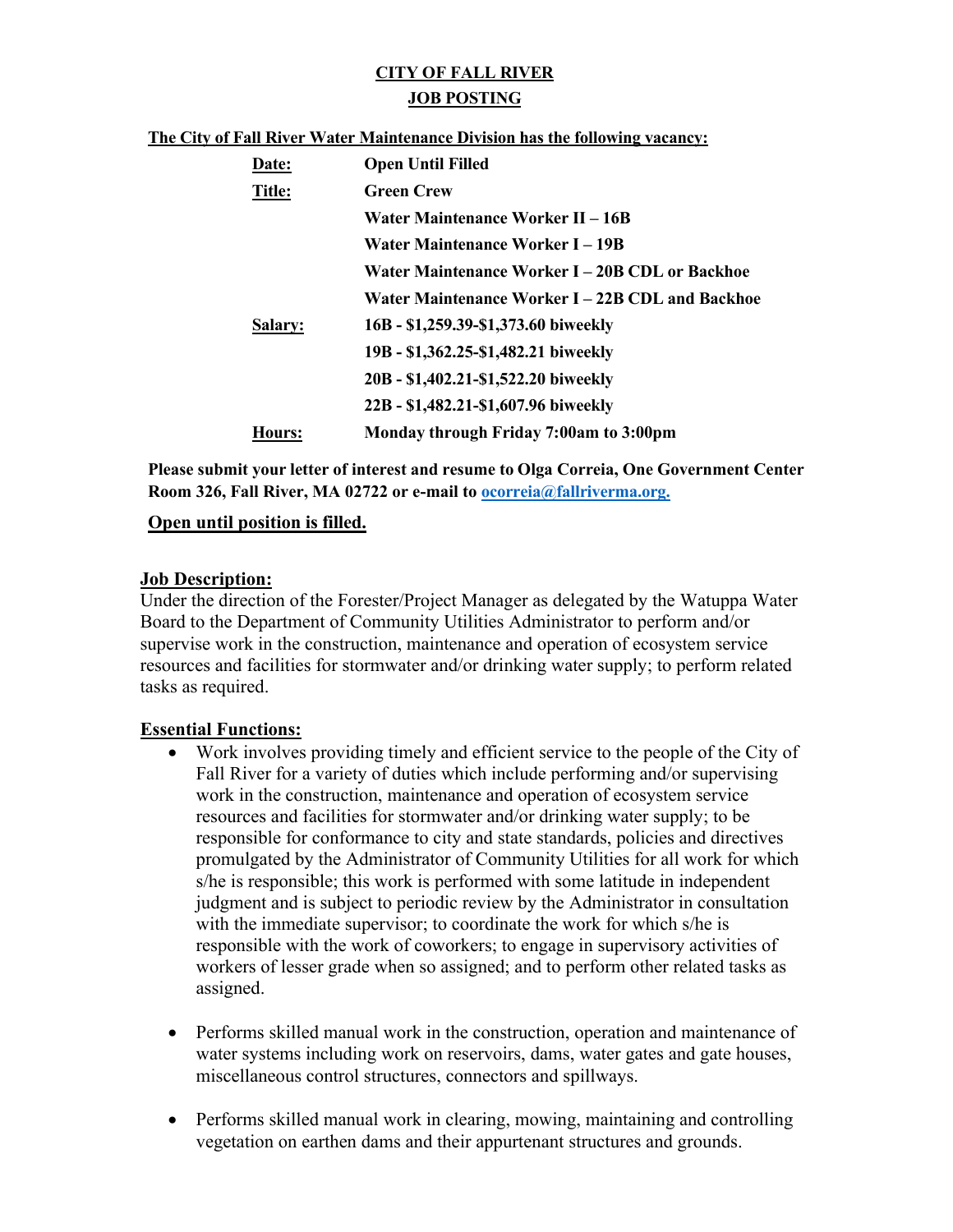- Performs skilled manual work in clearing, mowing, maintaining and controlling vegetation in fire lanes, along public road, accessways, hiking trails and around buildings, water tanks, fences, gates and signs.
- Performs skilled manual work in clearing, mowing, maintaining and controlling vegetation in, on, adjacent to and nearby stormwater interceptor canals as well as within and around detention and retention ponds, drainage swales, culvert inlets and outlets and other stormwater structures, enclosures and exclosures.
- Performs, as assigned, manual tasks requiring some specialized skill or knowledge in assisting mechanics, plumbers and carpenters engaged in maintenance, repair and construction work, including minor adjustments and repairs of equipment and buildings.
- Installs gates, fencing and signs on department and city-owned properties.
- Performs clean-up of litter and trash of all kinds as needed from public roadways (Ch 90) in the reservation area, fire lanes in the watershed forest, water and stormwater facilities and other department properties.
- Operates dump truck, pickup truck, large and small tractors; tractors with rearmounted PTO-driven attachments such as flail-mower, brushhog, auger, grading rake, power rake and also front-mounted bucket; dual-wheeled, diesel powered, hydraulically driven, extra heavy duty commercial ride-on Steep Slope Mower; radio-controlled, self-propelled, four-wheel drive rotary slope mower; four and six-wheel Off-Road Vehicles (ORV) with front-mounted snow-plow and winch attachments; stump-grinder.
- May operate walk-behind gas-powered brush mower, walk-behind self-propelled and push lawn mowers, string-trimmers, hedge trimmers, leaf blowers, backpack sprayers, chainsaws, pole-saws and other hand-operated equipment as may be assigned.
- Operates related motor equipment in towing open and closed landscape trailers, open deck-over-wheel flatbed trailers, chippers and other equipment transport trailers.
- Operates related motor equipment; cleans, washes, oils and greases trucks and performs manual tasks requiring some specialized skill or knowledge in connection with the maintenance of heavy equipment.
- May perform minor maintenance related to motor equipment.
- Performs manual tasks requiring some specialized skill or knowledge in connection with maintenance, care, upkeep, and repair of equipment, loading and unloading of trucks and other vehicles; spreading sand, gravel and asphalt, patching concrete and asphalt surfaces, sanding roads and snow removal.
- Incidentally may supervise a small crew of workers at a lower skill level.
- Performs related work as assigned.